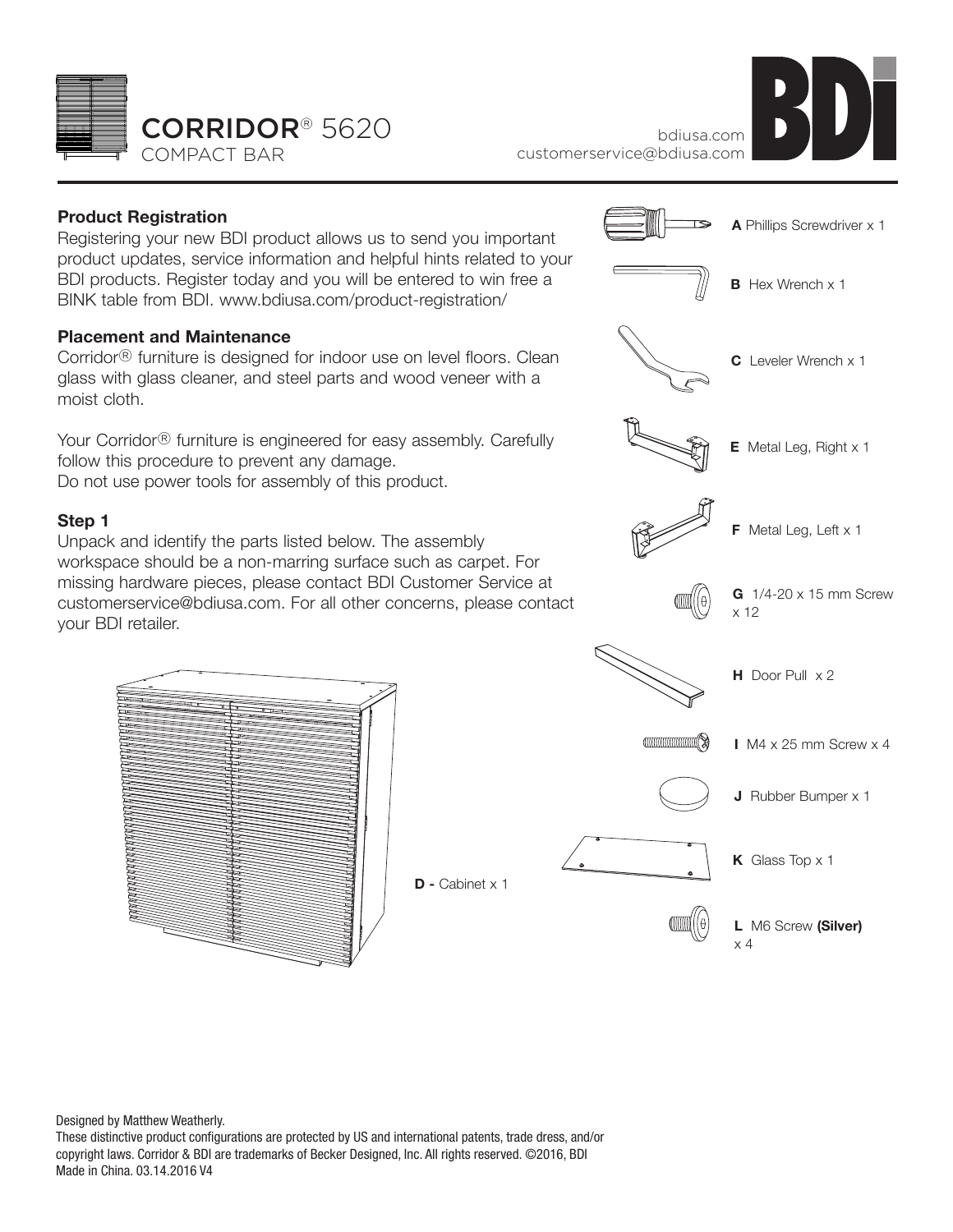**Step 2 -** With the **Cabinet D** on its back, slightly loosen screw attaching metal rail to **Cabinet D** using **Hex Wrench B**. Slide tab of **Metal Legs E,F** into metal rail and attach to cabinet by using **Screw G** and **Hex Wrench B** until fully tightened.



**Step 3 -** Using **Screw G**, attach **Metal Legs E,F** to **Cabinet D** with **Hex Wrench B**. Do not overtighten.



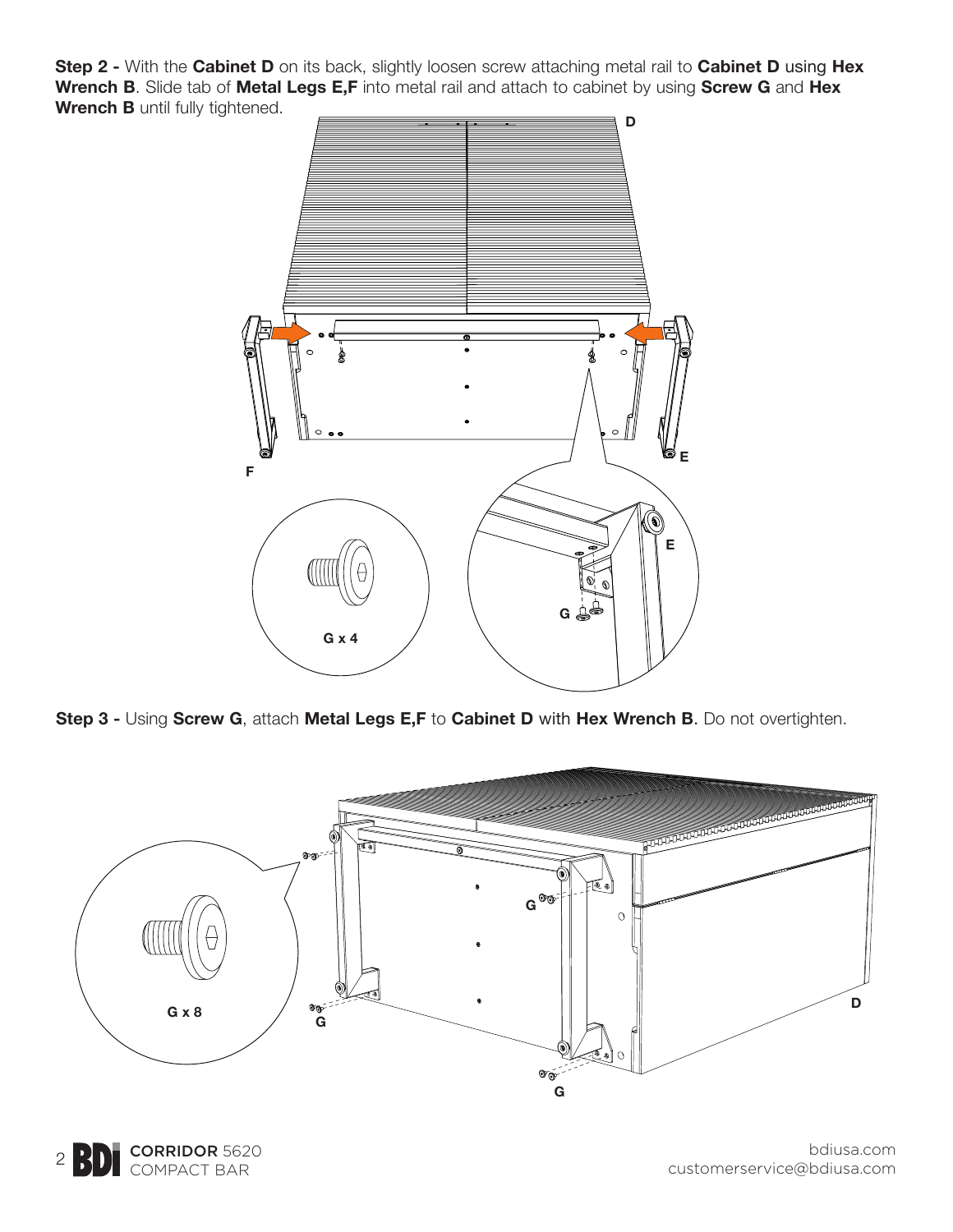**Step 4 -** With help from another person, carefully position Cabinet upright and install **Door Pulls H** using **Screw I** and **Phillips Screwdriver A**. Adhere **Rubber Bumper J** to center of the top of **Cabinet D** .



**Step 5 -** Attach **Glass Top K** to **Cabinet D** using **Screw (silver) L** and **Hex Wrench B.** Do not overtighten.





bdiusa.com customerservice@bdiusa.com